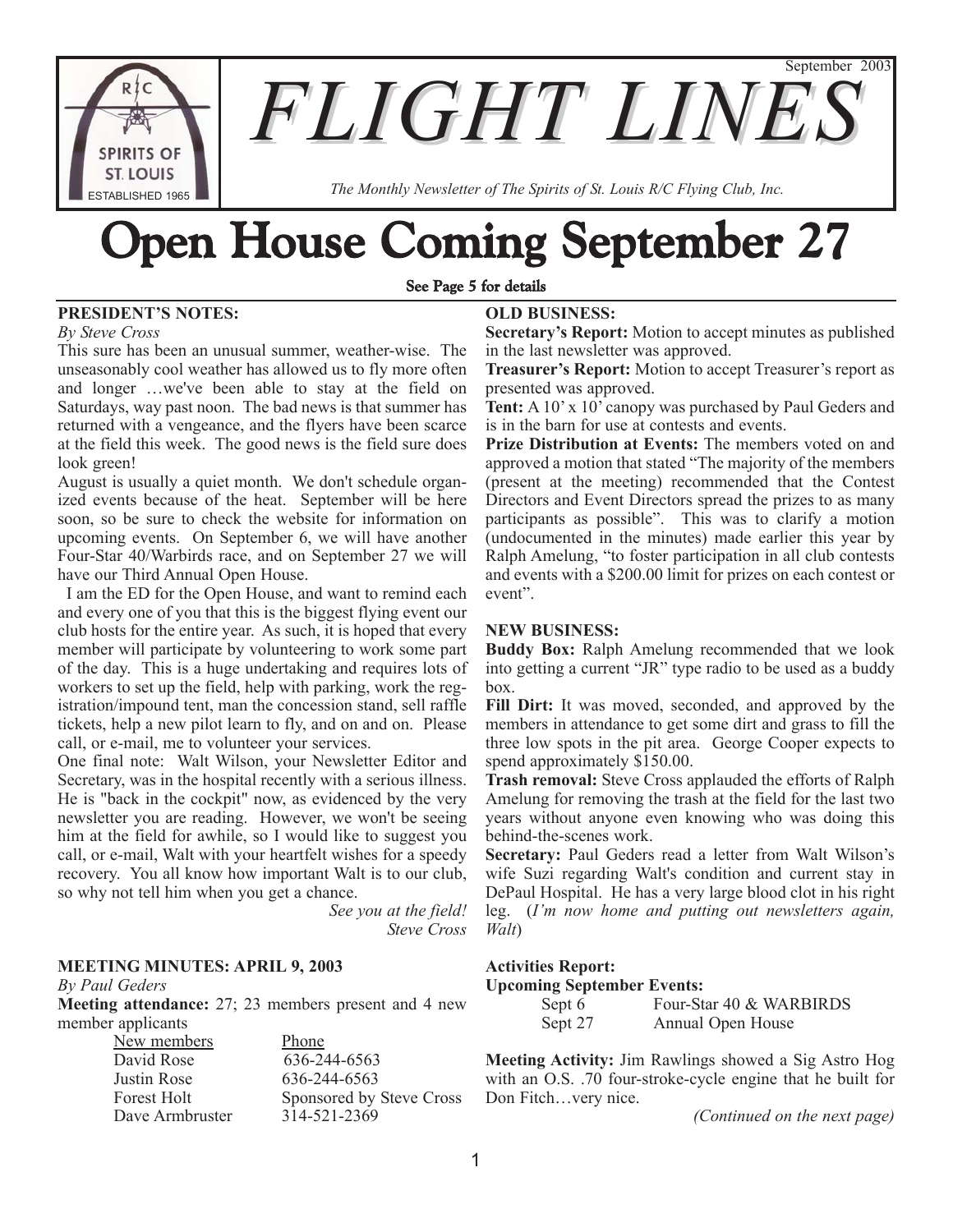

*Don Fitch and Jim Rawlings proudly show Don's Sig Astrohog. Don crashed it in a tree some time back and Jim recently rebuilt it. Good job!*

# **FIELD REPORT**

#### *By George Cooper*

The weather has been good to us this year and the grass on the field is growing. It always looks on Thursday like it won't need mowing, but when mowed on Saturday it is long and thick. The mowing teams are doing a great job and are generally finding swaps if they can't make their date. Thanks to new members, Forest Holt and Dave Rodecap, for calling and volunteering to fill in where needed.

The mowers are running good. A bolt broke on the oil bath air cleaner on one Farmall and the cup fell off and went through the mower. I have a new one on order. Mowing can continue without it as there is little dust on the field now. A wheel spindle broke on a Farmall mower. I picked one up in Warrenton and installed it; cost \$39.00

Pat and I are going to sharpen and grease the mowers tomorrow, August 14.

The trash barrel has been removed from the field due to no  $\frac{6}{6}$ one to empty it. It really is not a job any club member  $\frac{\alpha}{2}$ should have to do. Any trash on the field has been brought  $\frac{1}{0}$ there by someone; the club does not supply any of it. The  $\frac{8}{3}$ person bringing it will have to take it back home with him. This system has been in operation for a couple of weeks now and is working fine. Thanks to Ralph Amelung for his  $\overline{\Phi}$ two years of service in picking up other people's trash, and also for picking up everyone's cigarette butts.

> *George Cooper, Field Chairman Pat Keebey, Assistant*

# **TRASH TALK**

*By Walt Wilson* As most of you have probably noticed, our club provided a

trash can at the field. When we established our field, we contacted local waste haulers and found that they were not interested in servicing us at that time. For the past couple of years, Ralph Amelung has quietly been hauling the trash away and disposing of it. That's one of the many "invisible" jobs that someone does and few people give any thought. In recent weeks, someone has begun dumping large objects, such as empty fuel bottles and empty boxes  $\frac{\alpha}{\mu}$  into the can. The can was provided for the convenience of  $\overline{\mathbb{Q}}$  members who want to dispose of oily paper towels, food wrapers, broken props, etc. If large objects are dumped there, it fills rapidly and begins to be a pain in the posterior to keep emptied. Ralph feels that he's done his duty as trash man for the time being. We agree he's done more than his share! If we are to have a trash can at the field, we need another volunteer for trash disposal. You, too, can be one of the "invisible" men! Just let a member of the Board of Directors know you're taking over. If you have a better idea, let us know.

# **MEL VISTINE PASSES AWAY**

One of our long time members, Mel Vistine, passed away on July 21. Mel was in St. Johns Mercy Hospital for 27 days in ICU and never came home. A few members visited the funeral home and the Spirits sent flowers to the family. Mel was a valued member and great guy. He will be missed by all who knew him.



*George Cooper and Steve Cross installed several of the above signs recently. The intent is to keep casual observers from getting in the way or being injured.*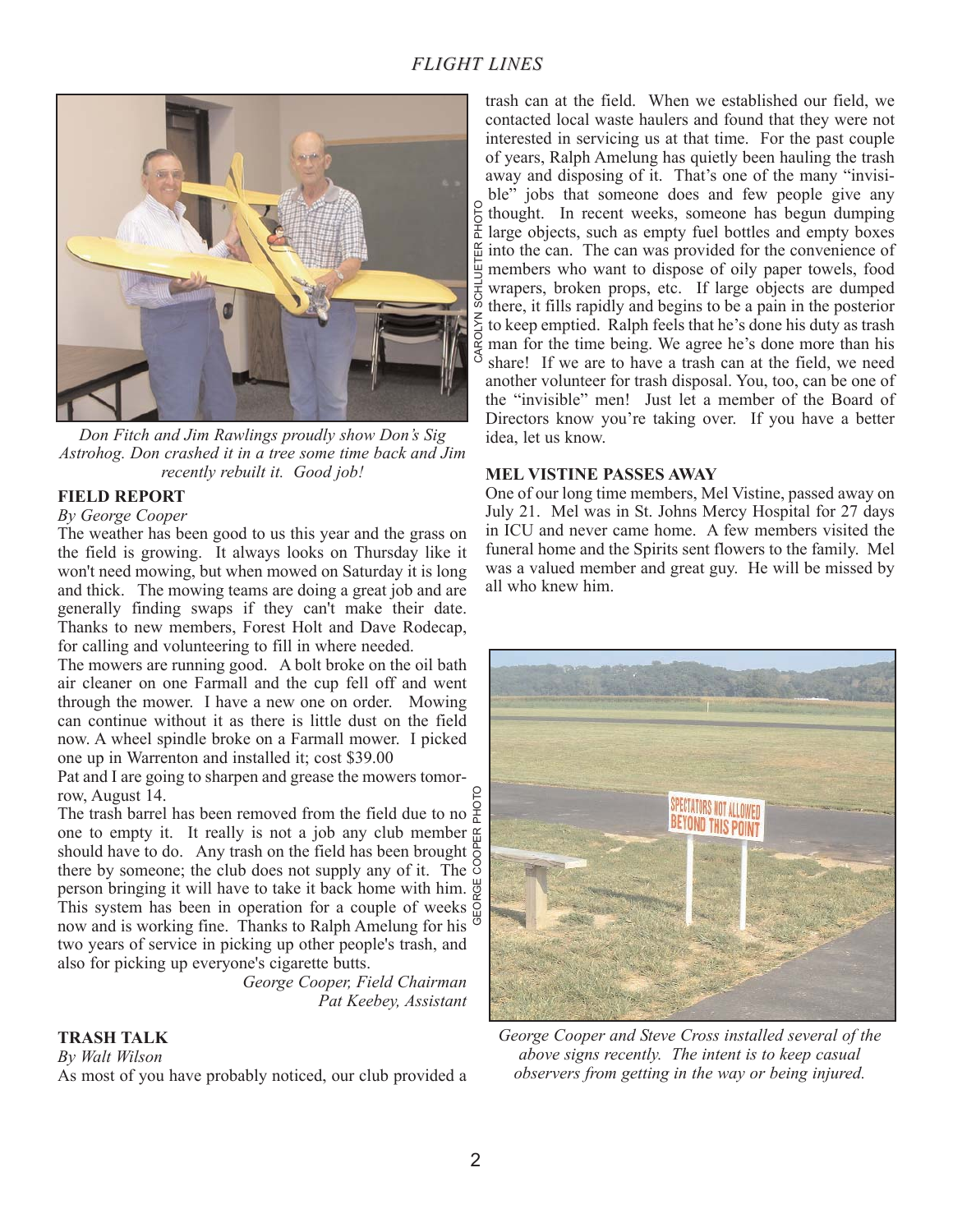# *FLIGHT LINES*

#### **Sunday, July 27, a very unusual day:** *By George Cooper*

Most Sundays there are very few people flying. This day was different. It was a bright, clear, hot day with a brisk wind blowing. Bill Lindewirth invited a potential member, Craig Warren, to bring his F-15 Regal Eagle, built from a Bob Parkinson kit, with an OS .91 ducted fan engine. Kevin Olson arrived with his brand new P-51, just completed the day before by George Cooper, for its maiden flight. And finally, Ralph Amelung arrived with his resurrected Twinstar ready to fly after his infamous one engine takeoff attempt of a week ago. Three or four other people were also present flying a mixture of their airplanes and enjoying all the first flights and unusual airplanes present. Dave Bainter made the first flight. All went



*Dave Bainter with his Balsa USA Enforcer, built some 15 years ago.*

well after several engine adjustments and the plane flew in a spectacular manner with a slow, nose high, soft landing. Nice demonstration,

Craig Warren did taxi tests, but did not attempt a flight. Seeing and hearing the plane taxi is a thrill in itself.

Kevin Olson prepared his P-51 for flight, then handed the transmitter to George and said "you built it, you fly it". The plane took off after a short run and, unlike many warbirds, flew beautifully. This is really a nice flying kit plane. Kevin promised no inverted low passes down the runway with this one! Ralph got both his engines going on the Twinstar this time. He taxied out for a NORMAL takeoff and it performed as if it had never been crashed. Nice quick repair, Ralph, this proves you should never give up on a plane, no



*Bill Lindewirth and Guest Craig Warren with his F-15 Eagle ducted fan.*

matter how bad it looks.

By noon the temperature was getting high enough to end the flying for many, but it had been a really good day. It was the kind of day one appreciates being in a club with so many varied interests and talents. The icing on the cake was all the test flights with no crashes; the best kind of flying there is!



*Kevin Olson with his virgin P-51 Mustang Great Planes kit, OS .46FX engine.*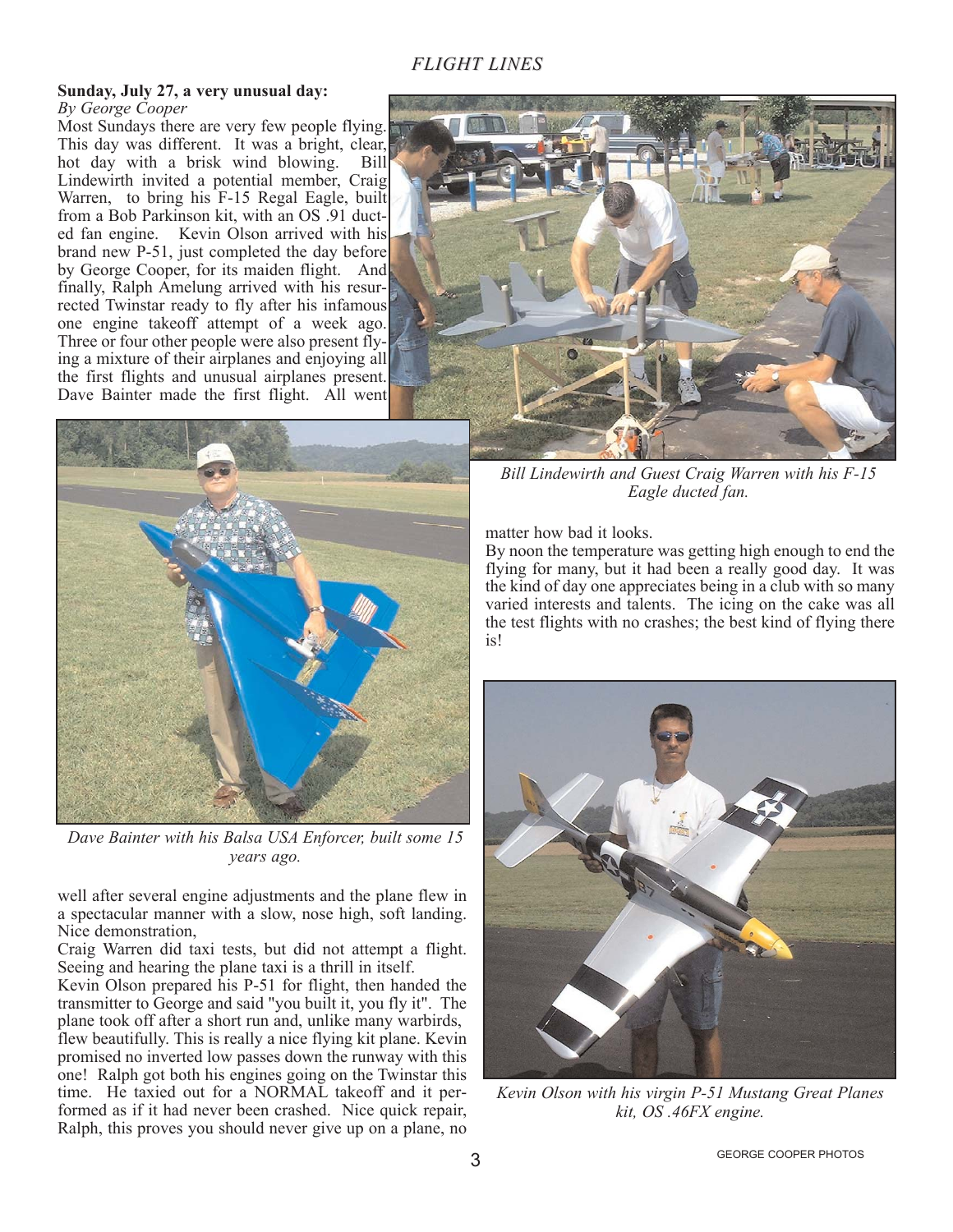# *FLIGHT LINES*

# **Proposed By-Law Clarification**

## *By Paul Geders*

Recently while searching our By-Laws for another matter I ran across a giant loophole! The following proposal is not meant as an affront for any president, past or present. As written, though, it leaves an opening for a future renegade president to literally break the club in \$500.00 increments, legally! The change I'm proposing clarifies the By-Law to read as it was originally intended. Please consider the following, to be put into effect when our next president is elected in October. Changed areas are underlined.

# **Article 11 Special Funds**

# **Now:**

**Section 2. The president will have discretionary spending, of up to \$500.00, without requiring Club approval.**

# **Proposed:**

**Section 2. The president will have discretionary spending, of up to a total of \$500.00, in any one year that doesn't require Club approval. The treasurer will keep a running account of discretionary spending by the president.**

This was the actual original intent, and wording, but somehow it didn't get written that way.

# **FuntanaS 3D 40 Kit review**

# *By Ralph Doyle*

Since I started flying years ago, I never owned a 'fun-fly' airplane, having always opted for racing or scale type models. So, I was impressed by a 3D plane called the 'FuntanaS 3D 40'. It fit my idea of a fun-fly plane, fit the engine size for a four- stroke OS Max .91 I had laying around the basement and, most importantly, fit my pocketbook.

I visited Mark Twain Hobby and found the plane in stock. Returning home with the kit, I opened the box to look at an ARF (also the first ARF I ever bought) and discovered a 42 page instruction manual!! After reading through the instructions, I returned to the hobby shop to buy the additional items required to complete the plane. Now an another \$50 lighter, due to the need for an additional servo, servo extension leads and glue, I started the project.

Step one looked easy enough. Glue the wing hold down studs into the wing. I removed the wing from the box, promptly putting a hole in the balsa leading edge. After repairing the wing, I continued construction. The reason the instruction book is so long is due to the construction photographs. They almost remove any questions concerning completing the project.

Since the only reason for a fuselage, (a pilot can fit in a



*Don Fitch with his Big Foot Delta. The Thunder Tiger GP .42 offers plenty of power. The first flight was very brief. Back to the workshop!*

wing) is to connect the engine to the tail, the next several pages in the manual and the most critical time spent on any construction, is to align the tail feathers with the wing. This procedure went without a hitch but I would like to give you all a tip; When gluing the stab to the fuselage, put the glue on the stab, not in the fuselage alignment hole, so when you slide the stab through the alignment hole you won't get glue all over the stab!! (duh)

All of the above construction, not including the trip back to Mark Twain, took about four hours.

After the glue dried, I started adding the radio, engine mounts, servos, wheels, and engine to the plane. The fuselage is quite roomy and had a servo/ radio tray already cut out. I had to expand the servo cutouts slightly to accommodate the servos. There is a misprint (several actually) in the manual, which notes that 12" servo extensions are necessary. Wrong. The extension needs to be longer. Back to Mark Twain. Again, ignoring the time lost at the hobby shop, this portion of the construction took about another 4 hours. *(Continued on page 6)*

*(Continued from page 4)*

The item that gave me the most concern was the engine installation. The plane designers suggested a range of engine sizes up to .72 4-stroke. I installed an OS Max .91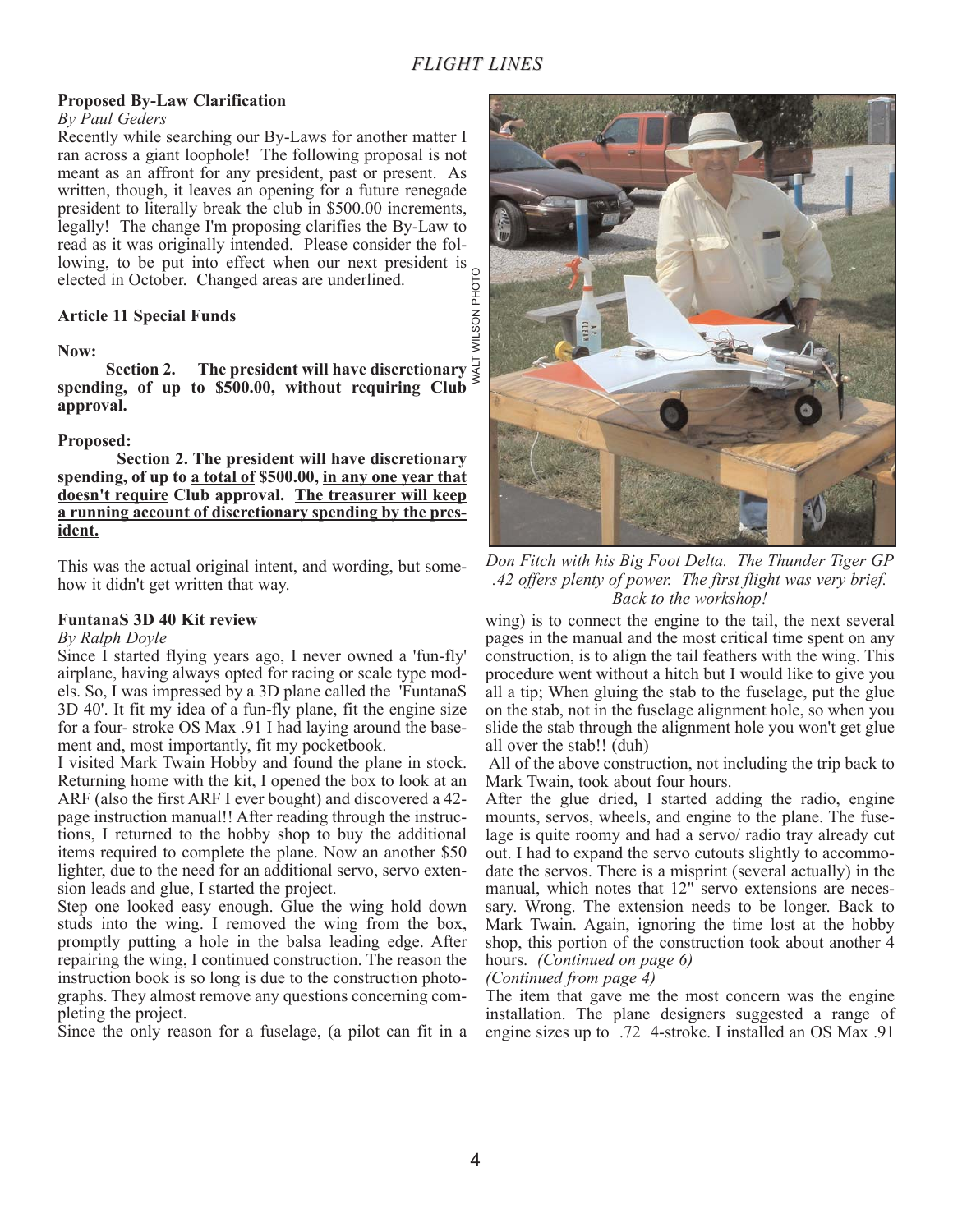*FLIGHT LINES*

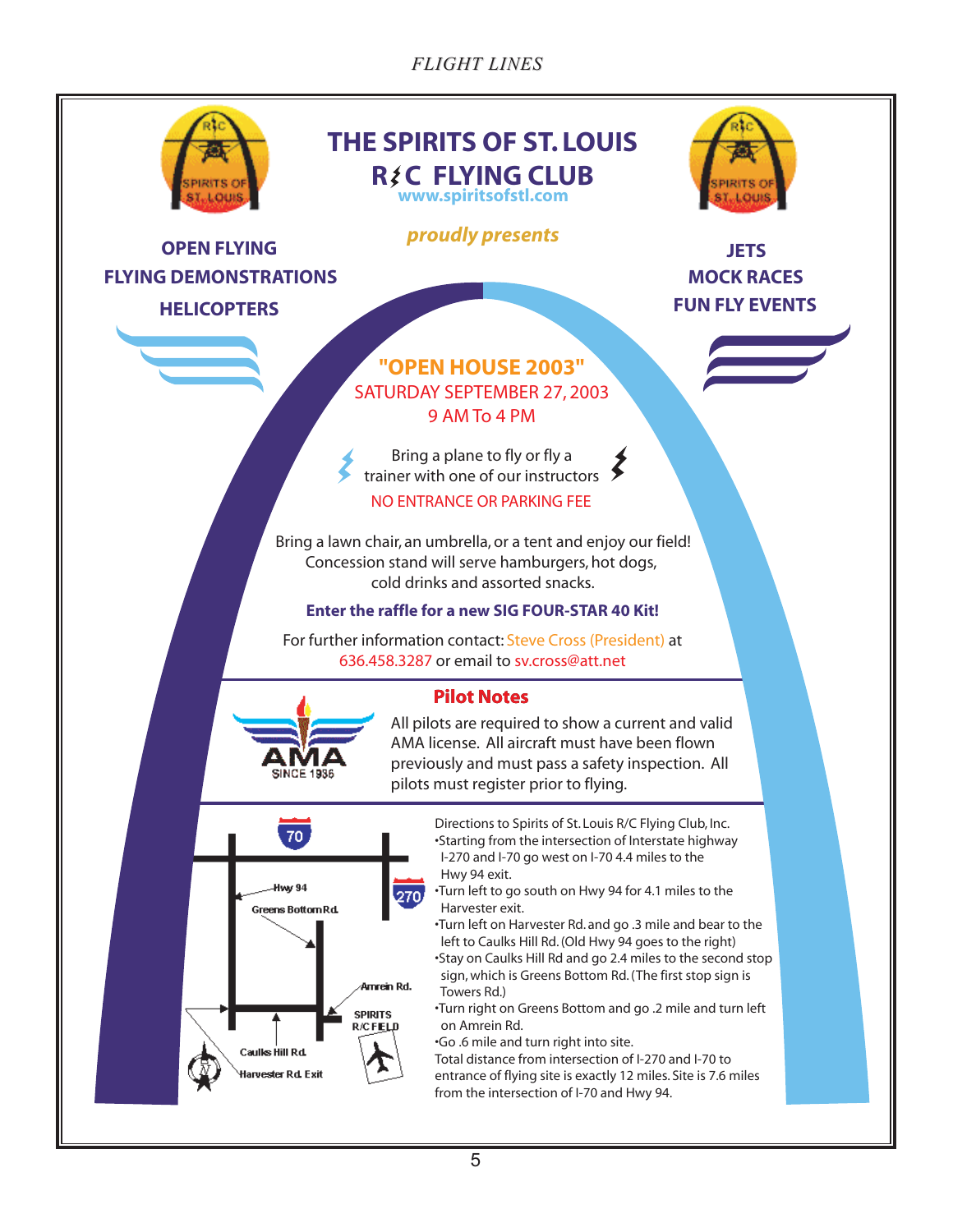four-stroke because I figure you can never have too much power. The engine fit, barely.

I spent more time cutting out the engine head, muffler, and mounting screw holes then for the previous time spent putting the rest of the plane together! After cutting out the hole to accommodate the muffler, I was pleased with my work until I discovered that I had neglected to allow for the needle valve extension to protrude from the cowl. No problem, except that I had positioned the muffler such that it blocked access to the needle valve. Fortunately, additional grinding allowed just enough room for the needle valve extension to  $\circ$ exit the cowl.

The last step to complete the plane was to install the fuel  $\bar{d}$ tank that was provided in the kit. The tank is designed so  $\frac{10}{3}$ that the stopper holding the fuel tubing fits through a hole in  $\frac{1}{6}$ the firewall. Since I had no room, due to having the engine  $\frac{1}{6}$ placement as close to the firewall as possible, and because  $I \not\equiv$ added a 'quick fill' fueling valve, I could not insert the tank fully into position. Still no problem - until I tried to bolt the wing to the fuselage: The tank was in the way!! I had to step down to an 8-oz. tank in order to be able to attach the wing. I'll time a flight to see if I want to try and increase tank size. But for now I want to see how the results of my work turned out. So, off to the field I went. RALPH DOYLE PHOTO

The manufacturer recommends control throws or low and '3D' rates. For example the elevator rates respectively are 7/8" up/down and 2-5/8" up/down. I am not a 3D flyer, by any stretch of the imagination, so I set my throws about half of the recommended ones:  $\frac{1}{2}$  inch low rate and 1 inch high rate.

With Tony Pozarich assisting, we double checked the servo throws, fired up the engine andcarried the plane to the center of the runway. After affirmative nods, Tony released the plane and I was in the hands of the 'first flight' airplane gods. The plane tracked straight down the runway with a little over control of the tail wheel, due to the large amount of rudder throw, but lifted off with only a little up pressure on the stick. The plane flew like a dream with no trim adjustments. Time was well spent aligning the control surfaces. I had the rate switches on low and the plane flew like a trainer, doing one roll in about the length of the runway. Shifting to high rate increased the roll rate to about three rolls in the same distance. That's fast enough for me. I don't think I'll try the recommended throws.

I hope to fly this plane for a lot of years to come.

# **The Last Word**

# *By Walt Wilson*

Once again, I want to express my sincere thanks to the Spirits for the great rubber tree plant and their visits and calls while I was in the hospital. Thanks to Paul Geders for filling in for me at the August meeting as Secretary. Thanks also to Carolyn Schlueter for taking pictures of the "show and tell" plane and owner/rebuilder. Thanks to the mem-



*Ralph Doyle with his FuntanaS 3D 40*

bers, like George Cooper, Ralph Amelung and Ralph Doyle who have contributed photos and other material for the newsletter. I'm having a rotten year, physically. Hopefully the doctors will figure out a way to keep me from getting more blood clots and to better control my allergies. On the positive side, I'm still here to write this!

There's a new R/C magazine on the street this month, Fly R/C. I received the premier issue recently and it looks very good! The ratio of content-to-advertising is somewhat more than the leading magazines and it's very informative. There's even a pull-out half-size plan for an electric Spitfire! Advertising is where the publishers make the money, so it will probably increase quickly if the magazine is to survive. If you see it on the newsstand, take a look.

For those who may be interested, the Ozark Mountain Jets will be at Sullivan Missouri Regional Airport on September 5 through 7. People who have been there in past years say Saturday is the best day to go. Unfortunately, that's also the date of our next Warbirds/Four-Star 40 race, so members who would normally participate have a tough decision.

*Gotta go lay down!*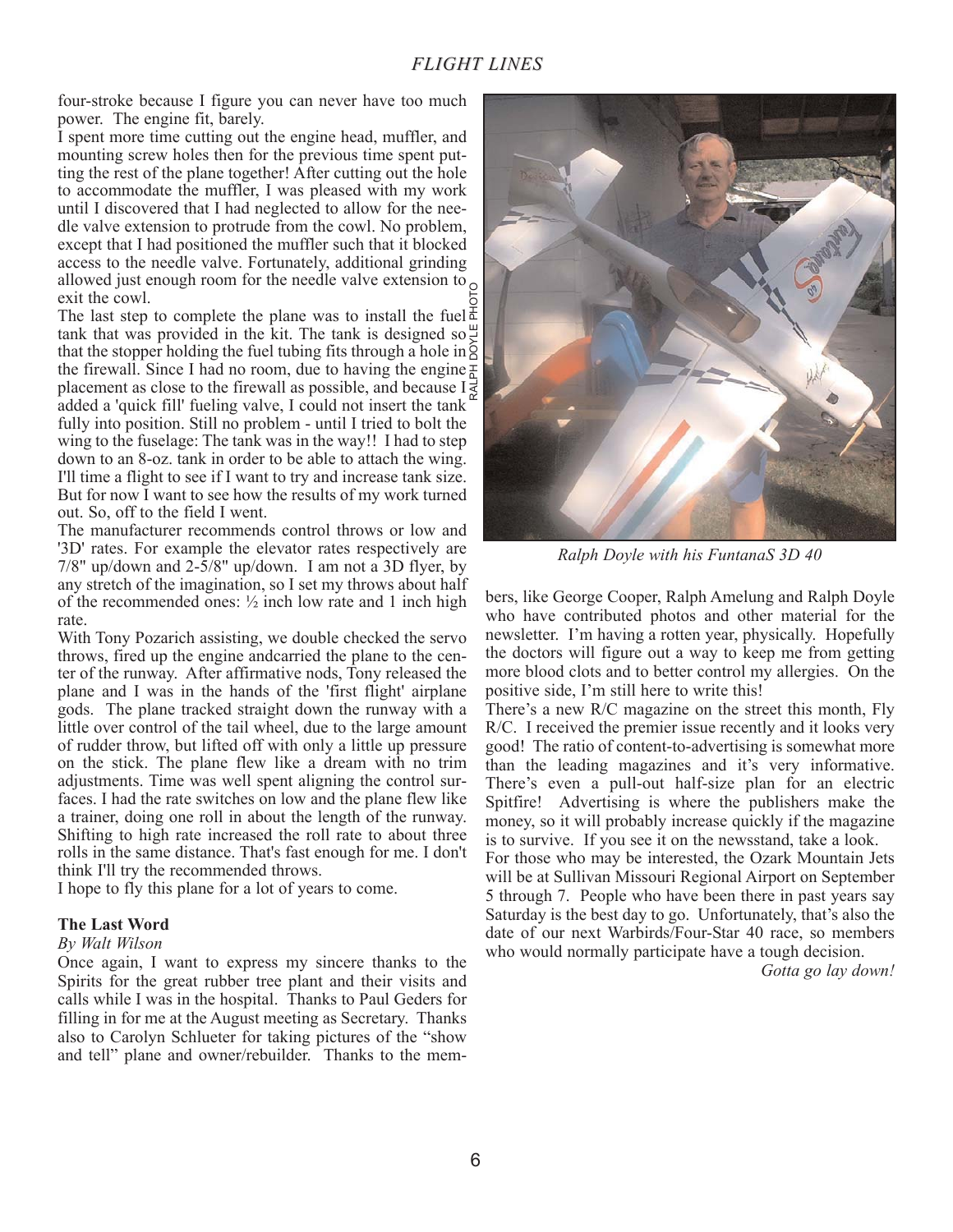